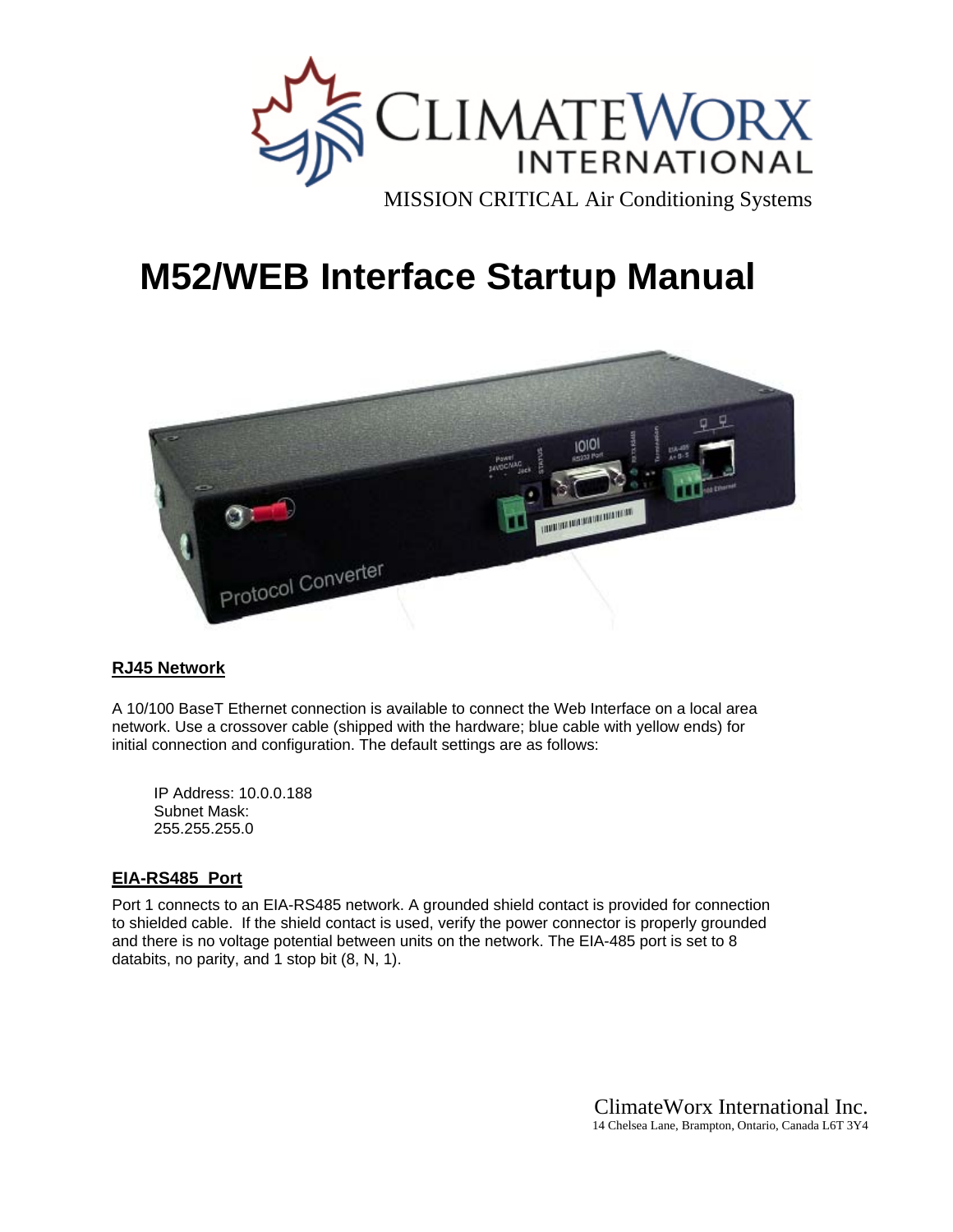

## *WEB INTERFACE*

The Web Interface network connection allows users to configure and view current information from the hardware. When logging on to the Web interface, navigate to the unit's IP address in a Web browser. A prompt will ask for a username and password. Enter in the appropriate information.

| <b>Default Settings: IP:</b> |
|------------------------------|
| 10.0.0.188                   |
| Username: fds                |
| Password: -                  |
| none/blank-                  |
|                              |



**Figure 1: Log in Page**

Once you login using the default IP settings, you can assign a new IP address if required.

**Configuring Communication:** The Web interface will not communicate over a user's network the first time it is connected to the network. At the factory, the Web interface is set with a default IP address of 10.0.0.188 and Subnet Mask: 255.255.255.0

You must change this default address to an IP address that corresponds with your network before the Web interface can communicate over the network.



**Unless you are familiar with setting the IP address, consult your IT department before attempting this procedure.** 

To use a Web browser to set the Web Interface's IP address: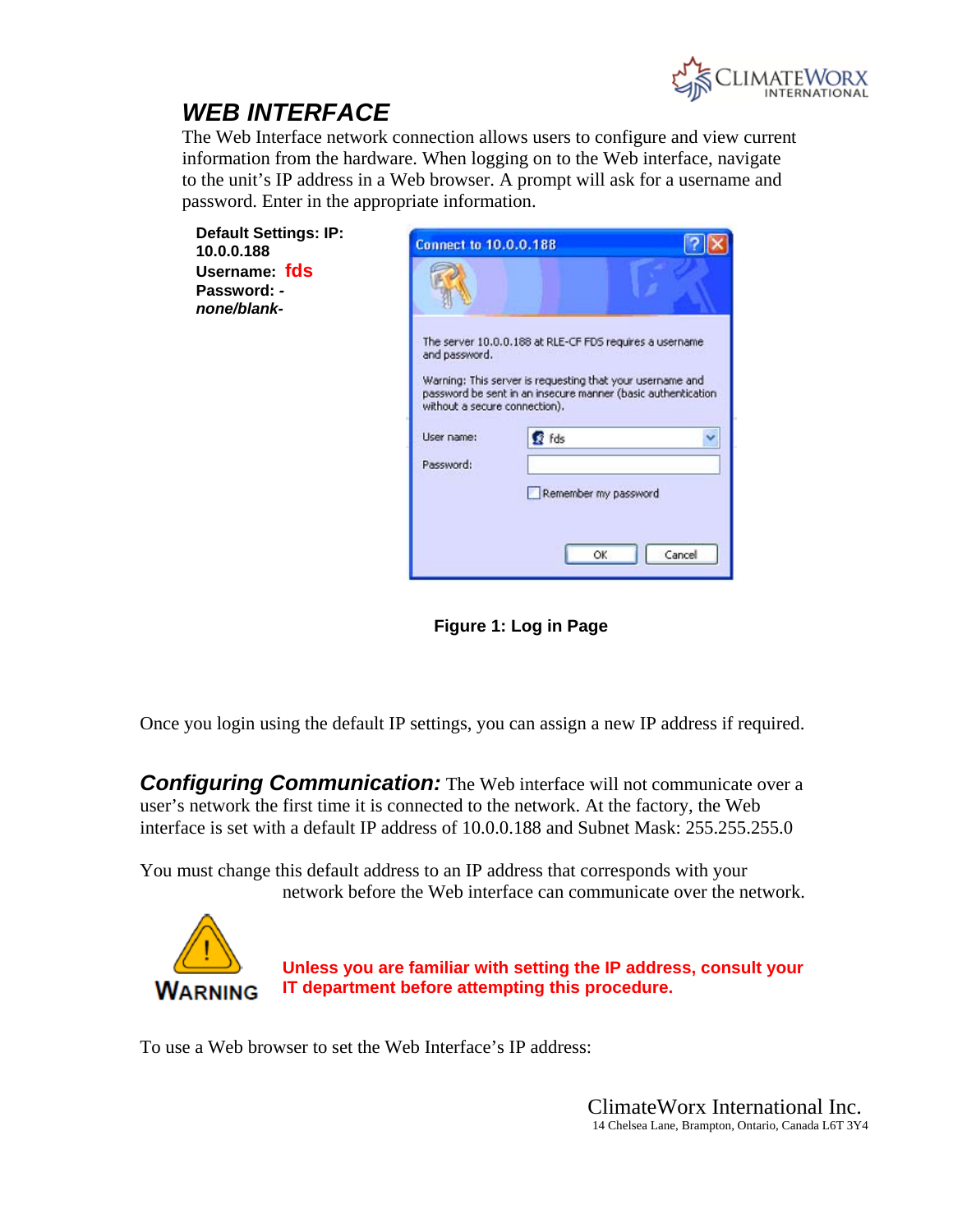

- 1. Plug a crossover network cable into the laptop or workstation that will be used to configure the Web Interface.
- 2. Write down the computer's current IP address and Subnet Mask. **IMPORTANT** you will need to change the computer's IP address and Subnet Mask back to the original settings after changing the IP address and Subnet Mask for the Web Interface.
- 3. Change the IP address and Subnet Mask of the computer from its existing address to one that will allow it to communicate with the Web Interface, such as 10.0.0.180. **Note:** It may be beneficial to set the IP address to one that is one number different from the Web Interface IP address. Consult the computer's manual or your IT department before attempting this procedure.
- 4. Connect the other end of the network cable to the Ethernet port on the back of the Web Interface.
- 5. Access the Web Interface through a Web browser by typing the IP address (10.0.0.188) into the location bar.

To change the IP Address Go to Configuration **->** Network Settings Enter New IP Address; Net Mask and Def Route -**> Click on submit changes**

|                               |                                | <b>CLIMATEWORX</b>                                                                                                                     |                       | Refresh   Home   Historical Data |  | <b>Configuration</b> |
|-------------------------------|--------------------------------|----------------------------------------------------------------------------------------------------------------------------------------|-----------------------|----------------------------------|--|----------------------|
|                               |                                |                                                                                                                                        | Web Interface Gateway |                                  |  |                      |
|                               |                                |                                                                                                                                        |                       |                                  |  |                      |
| <b>IP Configuration</b>       |                                |                                                                                                                                        |                       |                                  |  |                      |
| changes are correct.          |                                | Warning: Changing these parameters will cause the network interface to operate differently, only change parameters if you are sure the |                       |                                  |  |                      |
| <b>Submit Changes</b>         |                                |                                                                                                                                        |                       |                                  |  |                      |
|                               | MAC Address: 00:90:5B:04:0B:48 |                                                                                                                                        |                       |                                  |  |                      |
| <b>IP Address: 10.0.0.188</b> |                                |                                                                                                                                        |                       |                                  |  |                      |
|                               | Net Mask: 255.255.255.0        |                                                                                                                                        |                       |                                  |  |                      |
| Def Route: 10.0.0.1           |                                |                                                                                                                                        |                       |                                  |  |                      |

## **Figure 2: ClimateWorx Network Settings page**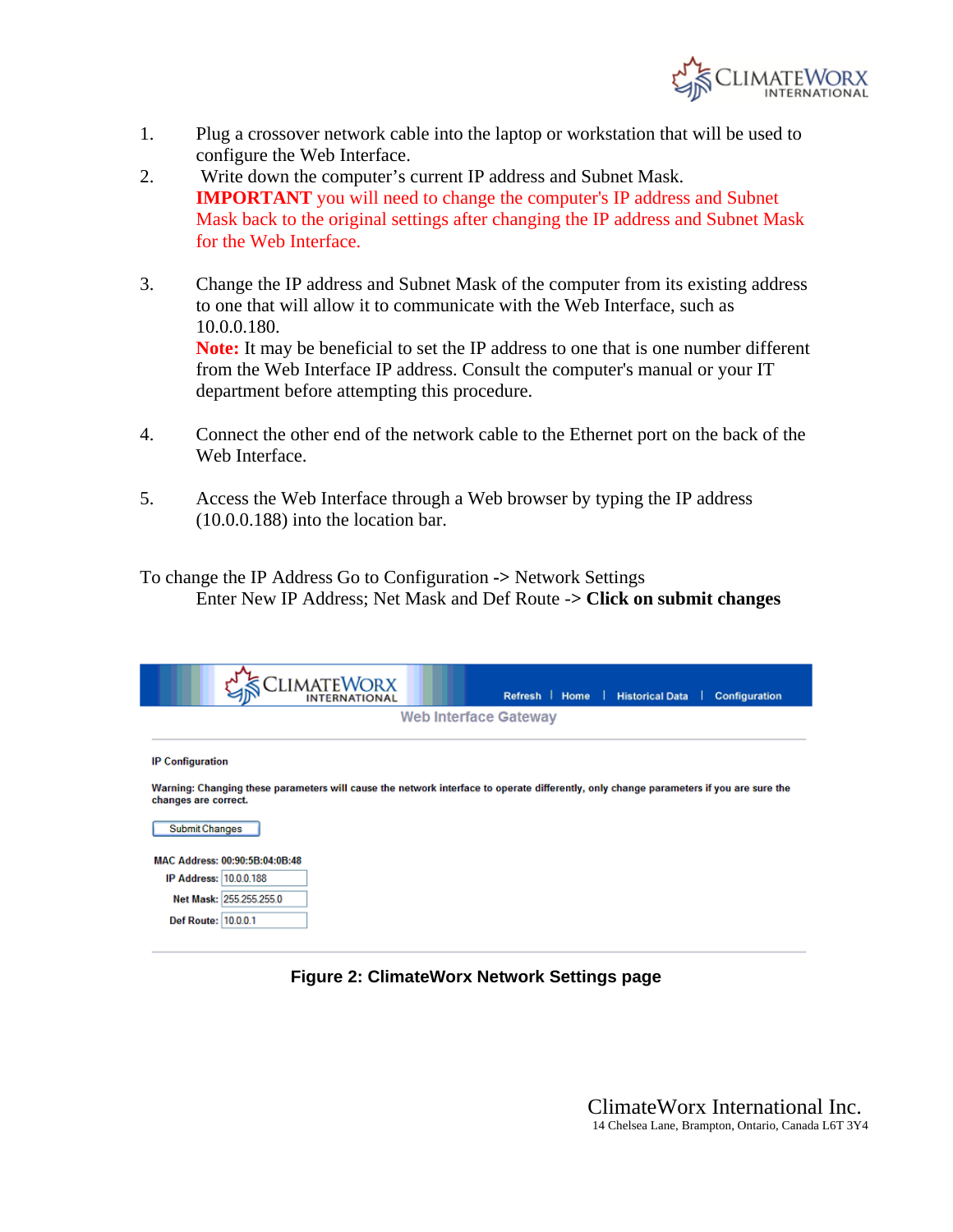

## *Web Configuration:*

|                                                   | CLIMATEWORX    | Refresh   Home               | <b>Historical Data</b><br>◀▶<br>- 1 | <b>Configuration</b> |
|---------------------------------------------------|----------------|------------------------------|-------------------------------------|----------------------|
|                                                   |                | <b>Web Interface Gateway</b> |                                     |                      |
| <b>Web Configuration</b><br><b>Submit Changes</b> |                |                              |                                     |                      |
| System Name: Web Interface Gateway                |                |                              |                                     |                      |
| <b>Web Password Read Only:</b>                    |                |                              |                                     |                      |
| <b>Web Password Read/Write:</b>                   |                |                              |                                     |                      |
| Web Refresh Rate: 0                               | <b>Seconds</b> |                              |                                     |                      |
|                                                   |                |                              |                                     |                      |

## **Figure 3: ClimateWorx Web Settings page**

System Name: You can give a name to the Web Interface.

Web Password Read Only: An alphanumeric value of 16 characters maximum. Enter a password so you can access the Web interface and view the conditions.

Web Password Read/Write: An alphanumeric value of 16 characters maximum. Enter a password so you can view the conditions and make changes to the Web interface configuration.

Web Refresh Rate: This integer value represents how long the system waits until it updates the Web interface with current data. To change the rate, click in the field and type the desired amount of time (in seconds). The default refresh rate is set to 0, which means the Web interface will not refresh at all. If you want the system to automatically refresh, set the refresh rate to a positive number greater than 0. **The minimum recommended refresh rate is five seconds. A slower rate could cause errors that prevent the system from functioning properly.**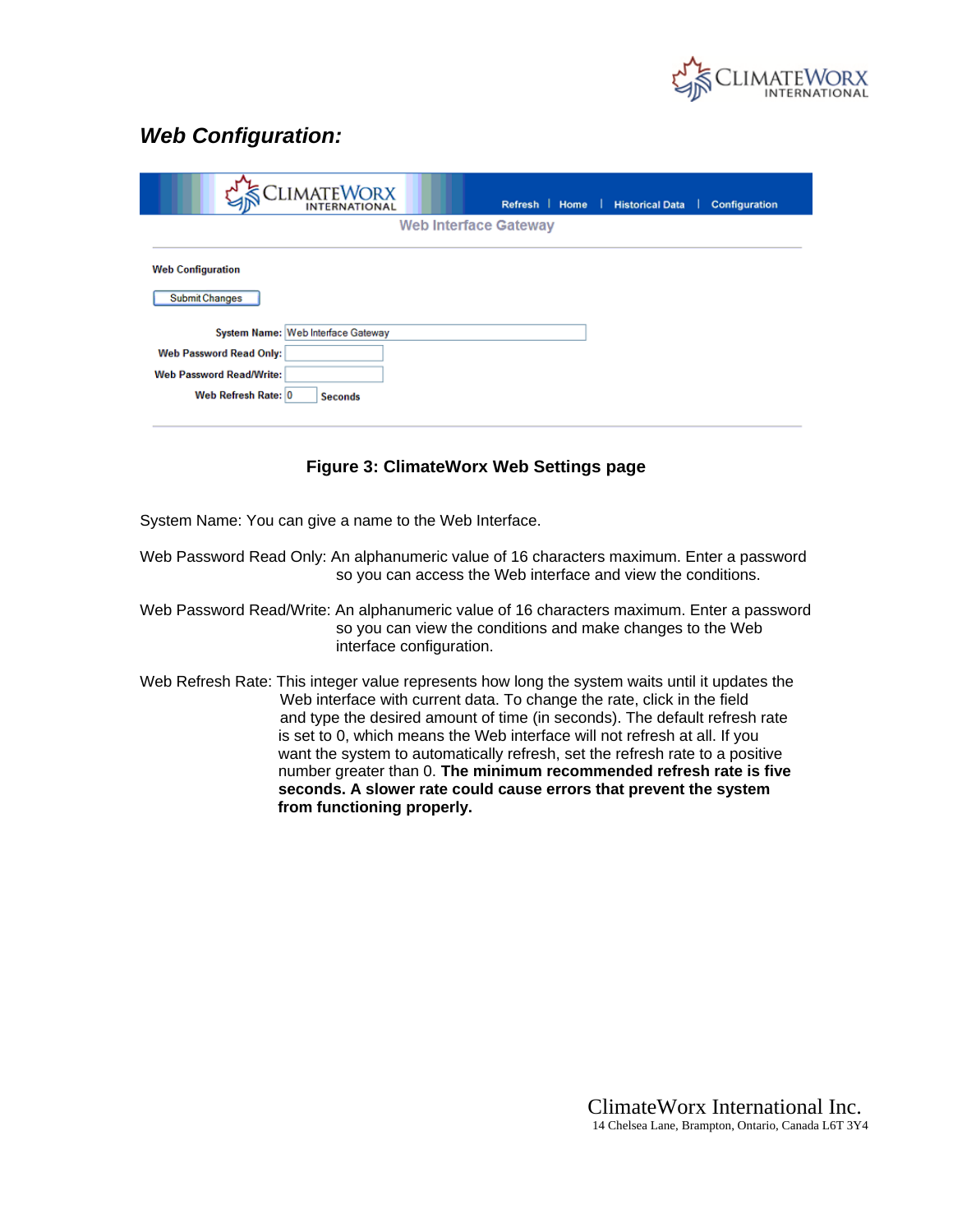

## *Clock Configuration:* Go to Configuration **->** Clock Configuration Enter Date; Time and Day -**> Click on submit changes**

|                                                                                                     | CLIMATEWORX |                              | Refresh   Home | <b>Historical Data</b> | Configuration |
|-----------------------------------------------------------------------------------------------------|-------------|------------------------------|----------------|------------------------|---------------|
|                                                                                                     |             | <b>Web Interface Gateway</b> |                |                        |               |
| <b>Clock Configuration</b><br><b>Submit Changes</b><br>Date: 03/14/13<br>Time: 10:37:39<br>Day: THU |             |                              |                |                        |               |

## **Figure 4: ClimateWorx Clock Configuration Page**

To configure ClimateWorx units, click on ClimateWorx unit's link as in figure 5.

|                                                                                                                                                                             |                                  | CLIMATEWORX |                              | Refresh   Home   Historical Data | Configuration |
|-----------------------------------------------------------------------------------------------------------------------------------------------------------------------------|----------------------------------|-------------|------------------------------|----------------------------------|---------------|
|                                                                                                                                                                             |                                  |             | <b>Web Interface Gateway</b> |                                  |               |
| <b>Identity</b><br><b>Network Settings</b><br><b>Web Settings</b><br><b>Email/DNS</b><br><u>NTP</u><br><b>Clock</b><br><b>System Management</b><br><b>ClimateWorx Units</b> | <b>Femperature Display Units</b> |             |                              |                                  |               |

## **Figure 5: ClimateWorx Configuration Page**

The ClimateWorx configuration screen allows you to set the parameters for each unit and up to a maximum of 8 units.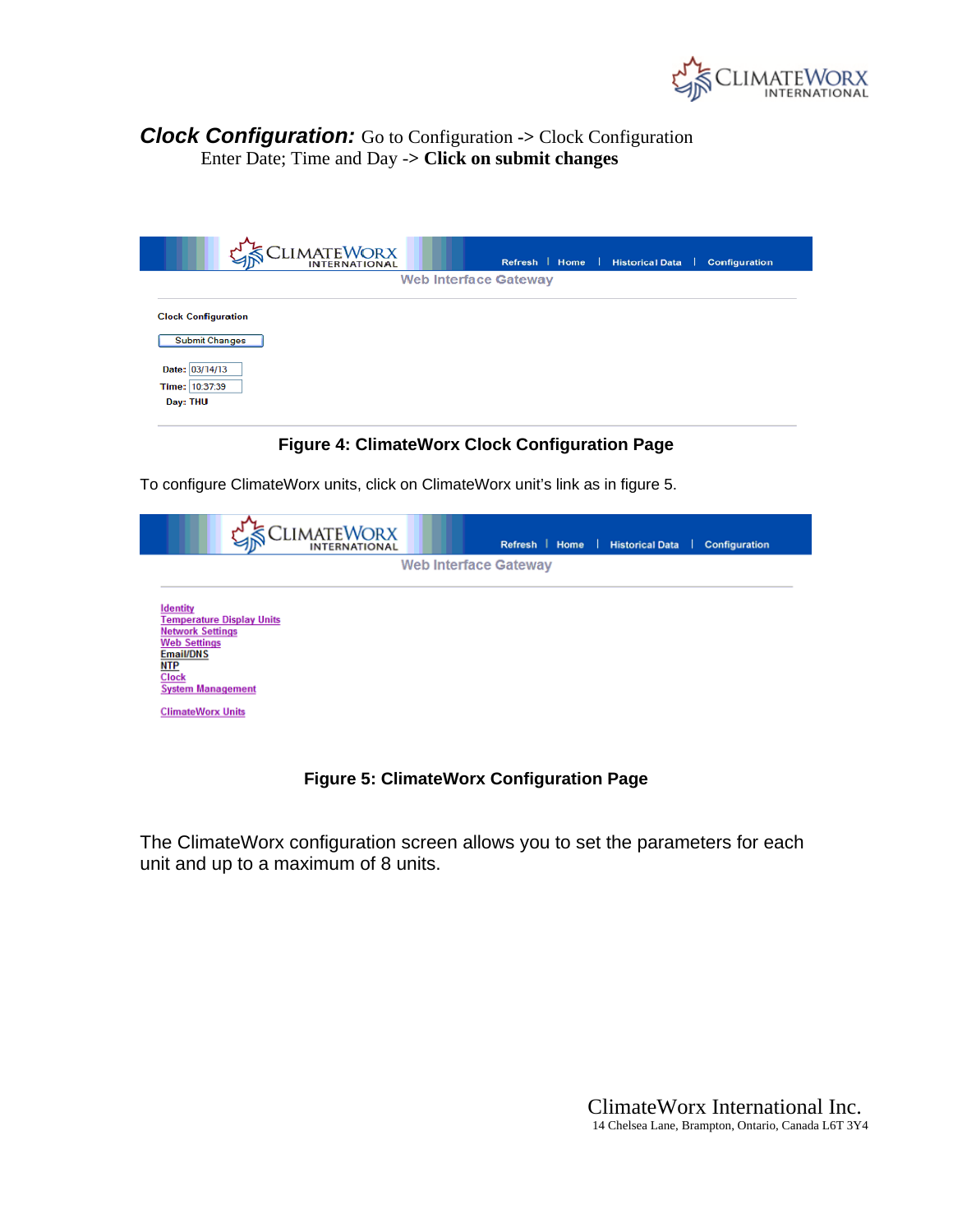

#### **ClimateWorx Configuration**

**Submit Changes** 

| EIA-485 Comm Type: ⊙ Satchwell © Modbus         |                    |  |
|-------------------------------------------------|--------------------|--|
| EIA-485 Baud Rate: ◯ 1200 ◯ 2400 ⊙ 9600 ◯ 19200 |                    |  |
| Serial Master Poll Timeout: 5                   | $(1 - 10)$ Seconds |  |
| Serial Master Poll Interval: 250                | $(250 - 2000)$ mS  |  |
| Comm Loss Alarm Timeout: 5                      | (1 - 30) Minutes   |  |

| Unit#          | <b>Address</b> | <b>Duty Unit</b> | <b>Series</b>       | Label   |
|----------------|----------------|------------------|---------------------|---------|
| L              |                |                  | Series 9            | S9-1    |
| $\overline{2}$ |                |                  | Series 9            | S9-2    |
| 3              | 3              |                  | Series <sub>6</sub> | $S6-1$  |
| 4              |                |                  | Series <sub>6</sub> | $S6-2$  |
| 5              | 5              |                  | <b>Series 8</b>     | S8-1    |
| 6              | 6              |                  | Series <sub>8</sub> | $S8-2$  |
|                | 0              |                  | Series 9            | (Blank) |
| 8              | 0              |                  | <b>Series 9</b>     | (Blank) |

## **Figure 5: ClimateWorx Unit Configuration Page**

**Select the EIA- 485 Comm Type and set EIA- 485 Baud Rate to "9600"** 

**Note: To avoid the timeouts on the labels, you can set the Serial Master Poll timeout to more than3 seconds, Serial master poll internal when left at 0 defaults to 250ms. You can set the Comm Loss Alarm timeout on the ClimateWorx Configuration page to 1 or greater.**

Click on the number below Unit# to assign the values/ text and hit submit changes. Return to the configuration screen pick the next Unit# and continue the steps to assign the values/ text for the rest of the units.

| Click on the number below Unit# to |
|------------------------------------|
| get the below screen – Figure 7.1  |
|                                    |

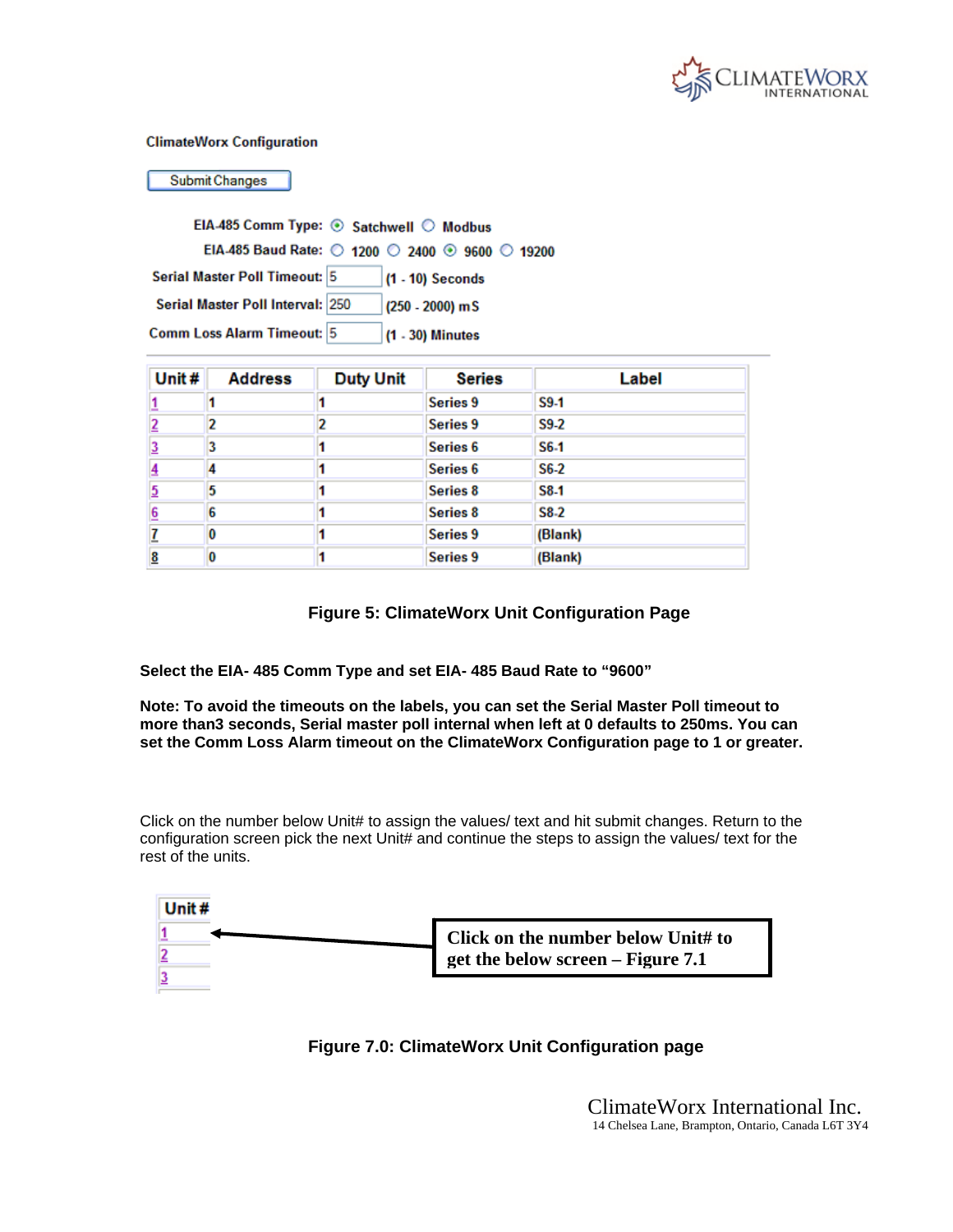





**Network Address:** The RS485 address ClimateWorx will use to identify a unique unit in a BMS network. Must be 01 to 63. Please refer to M52 user manual to set the address on the machine(s).

## **Temperature Units**

To change display Temperature Units - Go to Configuration **->** Temperature Display Units. Selectable deg °C or °F and **Click on submit changes** to take effect.



## **Figure 8: ClimateWorx Temperature Units**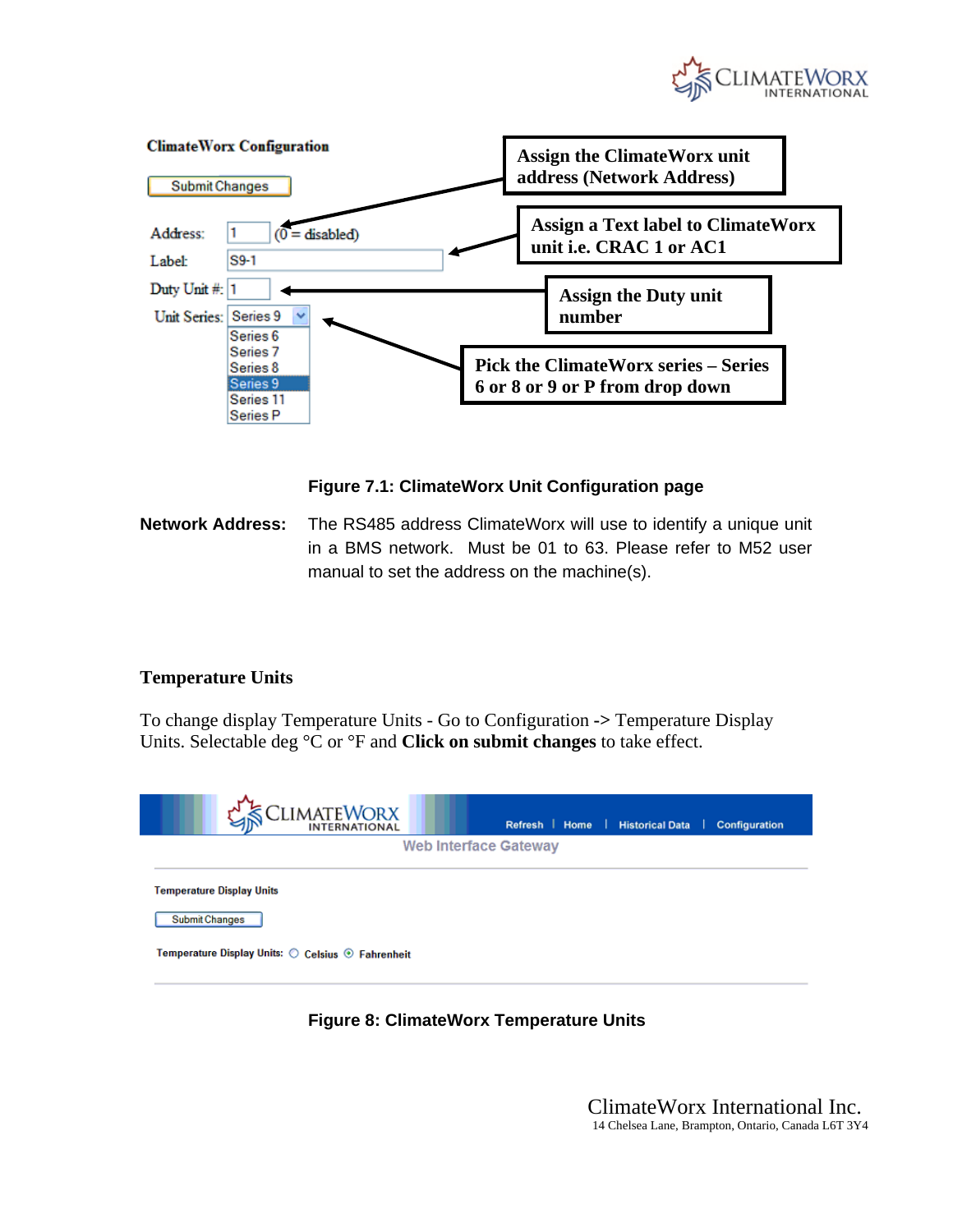

When all the units are assigned with the addresses, go back to Home page and click on the ClimateWorx units link you will see the summary of all units with the unit text label as in figure 9.

The summary page gives us a snap shot status of the units.

To view data of each specific unit click on the unit label and this takes you to new screen where you will see the mapped points with values from this specific unit label as in figure 10 and 10.1.

|        | <b>SECLIMATEWORX</b> |                              | Refresh   Home   Historical Data   Configuration |
|--------|----------------------|------------------------------|--------------------------------------------------|
|        |                      | <b>Web Interface Gateway</b> |                                                  |
| Unit   | Temperature          | <b>Humidity</b>              | <b>Status</b>                                    |
| $59-1$ | 71.0 deg F           | 49.5                         | <b>Normal</b>                                    |
| $S9-2$ | 71.0 deg F           | 49.5                         | <b>Normal</b>                                    |
| $S6-1$ | 84.0 deg F           | 50.4                         | <b>Normal</b>                                    |
| $S6-2$ | 70.3 deg F           | 58.1                         | <b>Normal</b>                                    |
| $S8-1$ | 68.7 deg F           | 50.2                         | <b>Normal</b>                                    |
| $S8-2$ | 75.3 deg F           | 56.0                         | <b>Normal</b>                                    |
|        |                      |                              |                                                  |



**Figure 9: ClimateWorx Unit Summary Page**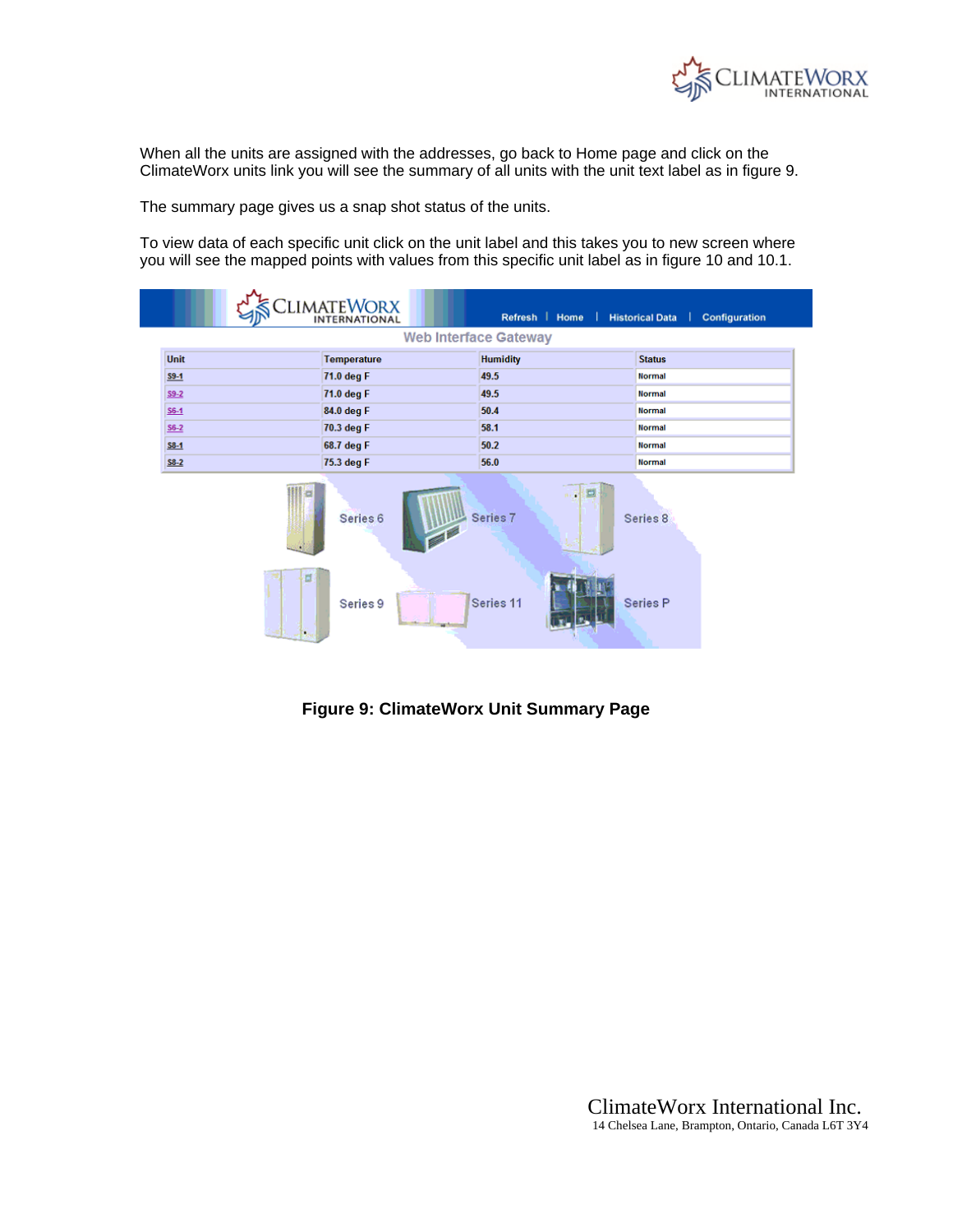

| ClimateWorx                         |                              | Refresh   Home                          | <b>Historical Data</b> | <b>Configuration</b>          |
|-------------------------------------|------------------------------|-----------------------------------------|------------------------|-------------------------------|
|                                     | <b>Web Interface Gateway</b> |                                         |                        |                               |
| $S9-1$                              |                              | <b>Satchwell</b><br><b>Table.Offset</b> | Age<br>(mm:ss)         | d                             |
| Site Temperature (deg F)            | 70.7                         | 6,0                                     | 00:35                  |                               |
| <b>Site Humidity</b>                | 49.5                         | 6.2                                     | 00:35                  |                               |
| <b>Local Temperature 1 (deg F)</b>  | 60.6                         | 6,4                                     | 00:35                  |                               |
| <b>Local Temperature 2 (deg F)</b>  | 99.5                         | 6.6                                     | 00:35                  |                               |
| <b>Local Humidity 1</b>             | 49.6                         | 6.8                                     | 00:35                  | Send Alarm Acknowledge        |
| <b>Local Humidity 2</b>             | 10.1                         | 6,10                                    | 00:35                  |                               |
| <b>No. of Duty Unit</b>             | 1                            | 5,1                                     | 00:31                  | <b>Temp/Humidity Settings</b> |
| <b>Temperature Setpoint (deg F)</b> | 71                           | 5,2                                     | 00:31                  |                               |
| <b>Humidity Setpoint</b>            | 50                           | 5,5                                     | 00:31                  | <b>On/Off Settings</b>        |
| <b>System On/Off Status</b>         | 1 (Unit is on)               | 16,0                                    | 00:30                  | <b>View Runtimes</b>          |
| <b>Heating Stages</b>               | 3                            | 14,0                                    | 00:28                  |                               |
| <b>Cooling Stages</b>               | o                            | 14,1                                    | 00:28                  |                               |
| <b>Humidification Stages</b>        | $\mathbf 0$                  | 14,2                                    | 00:28                  |                               |
| <b>Dehumidification Stages</b>      | o                            | 14,3                                    | 00:28                  |                               |
| <b>Heating Percentage</b>           | 100                          | 10,0                                    | 00:27                  |                               |
| <b>Cooling Percentage</b>           | $\bf{0}$                     | 10,1                                    | 00:27                  |                               |
| <b>Humidification Percentage</b>    | 52                           | 10,2                                    | 00:27                  |                               |
| <b>Dehumidification Percentage</b>  | $\bf{0}$                     | 10.3                                    | 00:27                  |                               |
| <b>Fan Overload</b>                 | $0($ off $)$                 | 11,0                                    | 00:32                  |                               |
| <b>Low Airflow</b>                  | $0($ off $)$                 | 11,1                                    | 00:32                  |                               |
| <b>Boiler Dirty</b>                 | $0($ off $)$                 | 11,2                                    | 00:32                  |                               |
| <b>Heater Overheat</b>              | $0($ off $)$                 | 11,3                                    | 00:32                  |                               |

## **Figure 10: ClimateWorx Unit Data Page**

#### Return Home

Climate Worx Runtimes Unit #1: S9-1

| $S9-1$                          | <b>Satchwell</b><br><b>Table.Offset</b> | Age (mm:ss) |       |
|---------------------------------|-----------------------------------------|-------------|-------|
| Fan Run Time (hrs)              | 1                                       | 15.0        | 01:54 |
| Compressor 1 Run Time (hrs)     |                                         | 15,18       | 01:00 |
| Compressor 2 Run Time (hrs)     | 0                                       | 15.24       | 01:00 |
| Heater 1 Run Time (hrs)         | 2                                       | 15,2        | 01:54 |
| Heater 2 Run Time (hrs)         | 0                                       | 15,4        | 01:54 |
| Heater 3 Run Time (hrs)         | 3                                       | 15.6        | 01:54 |
| Humidifier Run Time (hrs)       |                                         | 15,8        | 01:54 |
| Dehumid. Valve 1 Run Time (hrs) |                                         | 15,12       | 01:54 |
| Dehumid. Valve 2 Run Time (hrs) | 0                                       | 15.14       | 01:54 |
| Scr Heater Run Time (hrs)       |                                         | 15,16       | 01:00 |
| Pump Run Time (hrs)             | ----                                    | 15,30       | 60:37 |
| Address: 1 DutyUnit 1 Series 9  |                                         |             |       |

## **Figure 10.1: ClimateWorx Unit Component RunTime Data Page**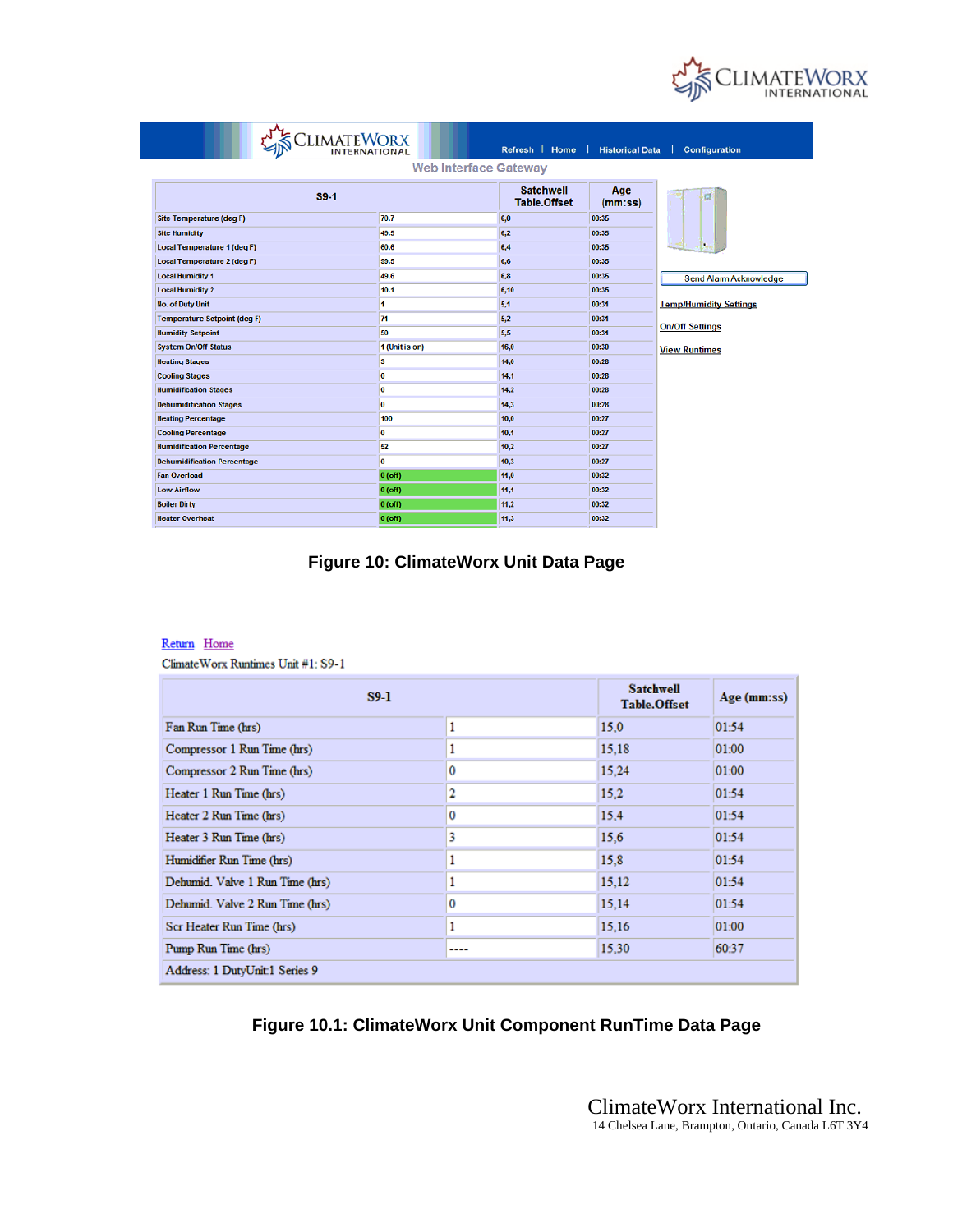

**Alarms:** Active alarms are displayed on the data point view screen as below as in figure 11.

| $S9-2$                              |                |  |  |  |
|-------------------------------------|----------------|--|--|--|
| Site Temperature (deg F)            | 60.6           |  |  |  |
| <b>Site Humidity</b>                | 49.7           |  |  |  |
| Local Temperature 1 (deg F)         | 81.5           |  |  |  |
| Local Temperature 2 (deg F)         | 11822.5        |  |  |  |
| <b>Local Humidity 1</b>             | 49.4           |  |  |  |
| <b>Local Humidity 2</b>             | 4.8            |  |  |  |
| No. of Duty Unit                    | 1              |  |  |  |
| <b>Temperature Setpoint (deg F)</b> | 71             |  |  |  |
| <b>Humidity Setpoint</b>            | 50             |  |  |  |
| <b>System On/Off Status</b>         | 1 (Unit is on) |  |  |  |
| <b>Heating Stages</b>               | 3              |  |  |  |
| <b>Cooling Stages</b>               | $\bf{0}$       |  |  |  |
| <b>Humidification Stages</b>        | 0              |  |  |  |
| <b>Dehumidification Stages</b>      | $\bf{0}$       |  |  |  |
| <b>Heating Percentage</b>           | 100            |  |  |  |
| <b>Cooling Percentage</b>           | $\bf{o}$       |  |  |  |
| <b>Humidification Percentage</b>    | 56             |  |  |  |
| <b>Dehumidification Percentage</b>  | $\bf o$        |  |  |  |
| <b>Fan Overload</b>                 | $0($ off $)$   |  |  |  |
| <b>Low Airflow</b>                  | 1 (on)         |  |  |  |
| <b>Boiler Dirty</b>                 | $0($ off $)$   |  |  |  |
| <b>Heater Overheat</b>              | $0($ off $)$   |  |  |  |

## **Figure 11: Active Alarm Page**

**Alarms:** Value represents the alarm status as follows:

| No Alarm:                            | Low Airflow        | $0($ off $)$ |  |
|--------------------------------------|--------------------|--------------|--|
| Active Alarm:                        | <b>Low Airflow</b> | 1 (on)       |  |
| <b>Active Alarm</b><br>Acknowledged: | <b>Low Airflow</b> | $2($ on $)$  |  |

## **Figure 11.1: Active Alarm Point Value**